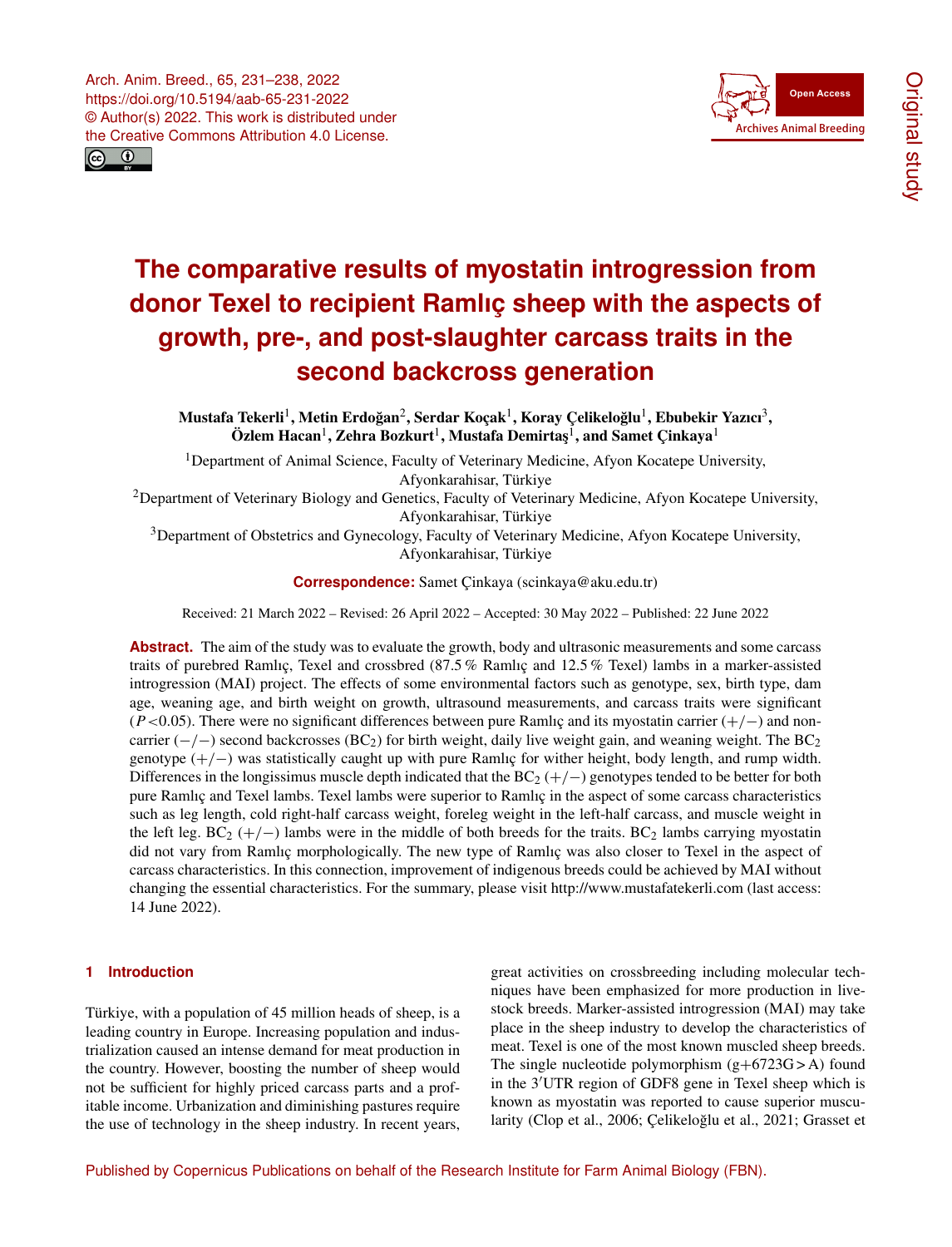al., 2009; Johnson et al., 2005; Yalçın et al., 1978; Yayvan and Özkul, 2018). This mutation accelerates growth and increases muscularity in Texel and does not have a negative effect on the eating quality and intramuscular fat of the loin (Kijas et al., 2007). An introgression project was initiated to give a new dimension to Ramlıç's meat quality and quantity through the integration of the Texel myostatin mutation (g+6723G > A). The detailed introductory information and  $F_1$  and first backcross (BC<sub>1</sub>)-related results were articulated in our previous paper (Çelikeloğlu et al., 2022).

The study aims to evaluate the influence of myostatin mutation  $(g+6723G > A)$  on morphometric and post-slaughter characteristics of  $BC<sub>2</sub>$  genotype in comparison with Ramlıç and Texel pure lambs.

#### **2 Materials and methods**

The animals were used in compliance with the rules of experimental animals ethical committee in Afyon Kocatepe University (decision no. 49533702-26). A total of 103 pure Ramlıç ewes  $(-/-)$  were mated with 24 BC<sub>1</sub>  $(+/-)$  ram lambs by flock mating to obtain more lambs carrying myostatin mutation, and  $118 BC<sub>2</sub>$  (12.5 % Texel, 87.5 % Ramlıç) lambs were produced. Ramlıç and Texel contemporary lambs whose parents were checked for myostatin mutation were used for comparisons. All lambs were weighed at birth with a 10 g precision weighbridge in the first 24 h. The lambs were approximately weaned at 120 d of age and weighed with a 50 g precision on a platform scale. The wither height, body length, chest circumference, and rump width were taken with a sheep-type measurement stick, calliper, and tape (Hauptner and Herberholz, Germany) at the same time. The depth and area of musculus longissimus dorsi (MLD) and backfat thickness were measured by real-time ultrasound. The processes of introgression of myostatin mutation from Texel to Ramlıç sheep and genotyping methods of second backcross lambs (53 female and 61 male) were as described in the first paper of the project (Çelikeloğlu et al., 2022).

Eighteen ram lambs with the Ramlıç,  $BC_2$  (+/−) and Texel genotypes (six lambs each) were slaughtered in a commercial slaughterhouse at the age of about 6 months and with no statistical difference between pre-slaughter weights. Hot carcass, head, foot, skin, heart and lung, full and empty gastrointestinal tract, liver, spleen, kidney, and kidney fat were weighed, and then carcasses were chilled at  $+4^{\circ}$ C for 24 h.

The pH and color parameters  $(L^*, a^*, b^*)$  of longissimus muscle were measured at the 1st and 24th hours after slaughter using a pH meter (WTW Multi 3410) and Chroma Meter (Konica Minolta CR-400).

Empty body weights (EBWs) of lambs were calculated after subtracting gastrointestinal content from pre-slaughter weight (PSW). Commercial dressing percentage (based on pre-slaughter live weight) and real dressing percentage (based on empty body weight) were calculated. After carcass splitting in two symmetric parts along the vertebra, cold half carcass weights (CHCWs) were recorded, and the lefthalf side was jointed into seven anatomical parts as described by Colomer Rocher et al. (1988): shoulder, flank, leg, neck, anterior rib, loin ribs, and tail. Each joint was weighed. The legs of lambs were dissected to divide muscle, fat, and bone and then weighed. Internal carcass length (first rib to anterior symphysis pubis), external carcass length (atlas to tail), chest depth (sternum to sixth thoracic vertebrae), shoulder width (distance between tubercle of the humerus), rump width (distance between tubercle of coxae), and leg lengths (1, anterior symphysis pubis to art. tarsometatarsal; 2, perineum to art. tarsometatarsal) were determined on the right-half carcass by using a tape measure (Figs. 1, 2).

The linear models including fixed effects of genotype, sex, birth type, month of birth, age of dam, weaning age, and weight were used to describe the collected data for growth traits and carcass characteristics by general linear model (GLM) procedure of MINITAB 18 software. All two- and three-way interactions were excluded from the models due to insufficient data in subgroups. The Tukey procedure was used for multiple comparisons.

### **3 Results**

Table 1 shows the least-squares means and standard errors of growth and pre-slaughter carcass traits. The effect of genotype was statistically significant  $(P<0.001)$  for all the traits except the MLD area and backfat thickness. The leastsquares means and standard errors for post-slaughter carcass traits, pH and color parameters, and carcass measurements are presented in Tables 2 and 3. The commercial and real dressing percentages, pH and  $a^*$  in first hour, external and internal carcass length, and leg lengths (1 and 2) were significantly ( $P < 0.05$ ) affected by genotype. In addition, the influences of genotype were also significant ( $P < 0.05$ ) on weights of half carcass and shoulder, bone and muscle weight in leg, bone and muscle ratio in the leg, weights of foot, tail, and liver.

#### **4 Discussion**

In this study, the effect of genotypes on birth weight was found to be significant ( $P < 0.001$ ), and the birth weights of Ramlıç lambs were in the range of 4.0 and 4.95 kg reported by different researchers (Bromley et al., 2000; Ceyhan et al., 2010; Demir, 1995; Fıçıcı, 2015; Hultz et al., 1935; Kaymakçı et al., 1999; Omar et al., 1992; Yalçın, 1982; Yalçın et al., 1978) in Ramlıç, Rambouillet and crosses. BC<sub>2</sub> (+/−) lambs tended to be heavier than the other genotypes at birth in this study. The mean birth weight of this genotype was higher than in the literature as well (Ceyhan et al., 2010; Demir, 1995; Fıçıcı, 2015; Yalçın, 1982; Yalçın et al., 1978). The introgression of the new myostatin allele into the gene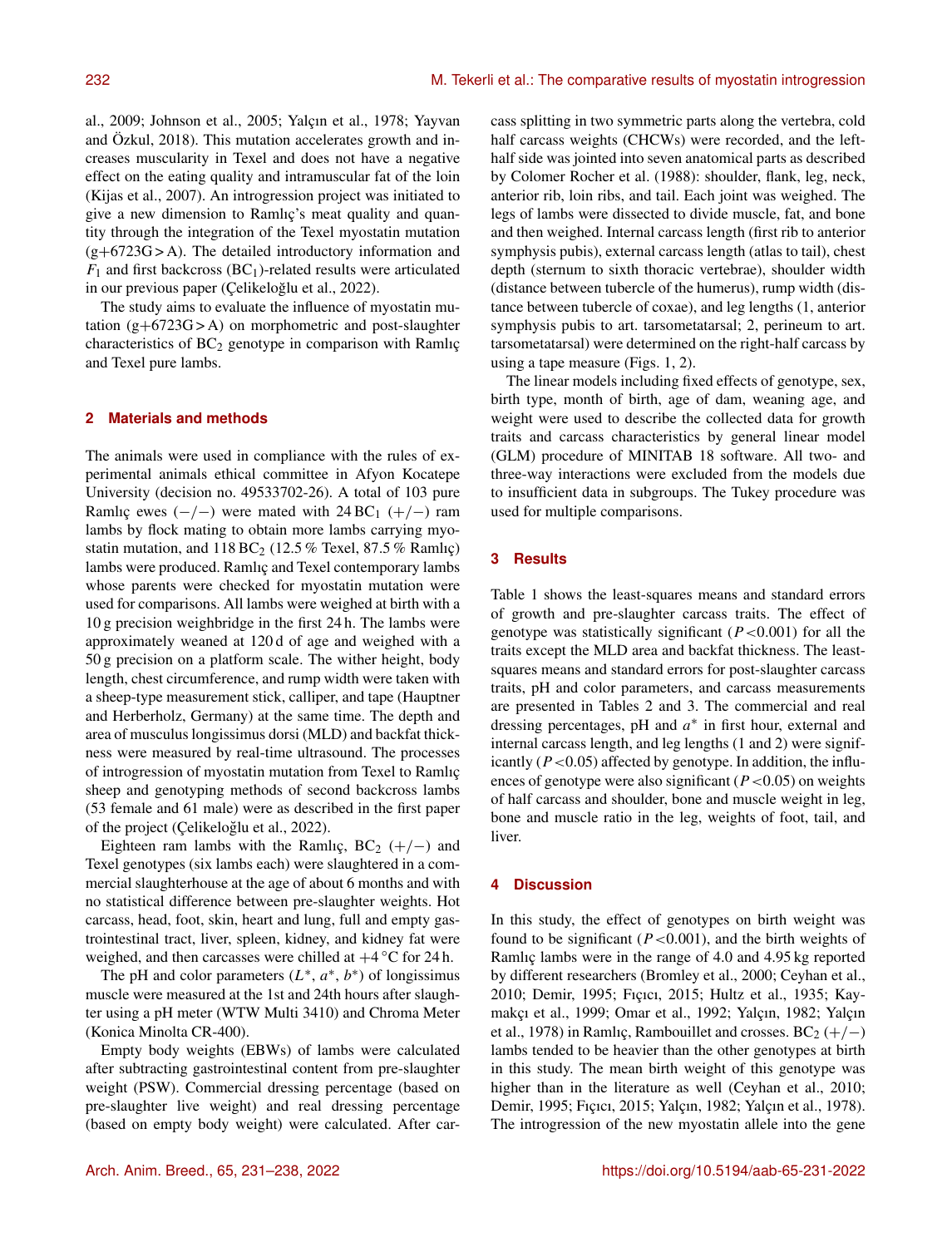

**Figure 1.** Carcass measurements  $(A_1:$  internal carcass length,  $B_{1-2}:$  leg lengths, C: chest depth).



**Figure 2.** Carcass measurements  $(A_2:$  external carcass length, D: shoulder width, E: rump width).

pool of the Ramlıç breed may have resulted in higher weights at birth. A similar trend supporting our findings was observed by Han et al. (2010) and Farhadian et al. (2012). The birth weight (4.085 kg) of Texel lambs in the study was in the range of 3.70–5.00 kg reported for pure Texel and crosses (Estevá and Picard, 1989; Khusro et al., 2005; Koritiaki et al., 2013; Maxa et al., 2005; Wuliji et al., 1995). The birth weight of Texel lambs was significantly ( $P < 0.05$ ) lower than the other genotypes in the study.

The average daily gain (ADG) of  $BC<sub>2</sub>$  lambs was in the middle of Ramlıç and Texel  $(P<0.05)$ . ADG in Ramlıç and crosses were found within the limits of 0.127–0.360 kg determined by different researchers (TAGEM, 2009; Bromley et al., 2000; Hultz et al., 1935; Jackson et al., 1997; Omar and Glafiro, 1995). The finding of the current study for Texel was just behind the 0.190–0.318 kg reported by different researchers (Ali, 1999; de Vargas Junior et al., 2014; Maxa et al., 2005). The differences may have resulted from the conditions of the farm operation, weaning ages, and statistical model.

The mean weaning weights of Ramlıç and  $BC<sub>2</sub>$  lambs were significantly  $(P<0.05)$  higher than that of Texel lambs and not significant from each other. The findings for Ramlıç and  $BC_2$  lambs were also higher than the results of the literature (Demir, 1995, 1989a; Fıçıcı, 2015; Yalçın, 1982; Yalçın et al., 1978). It is also closely similar with the range of 32.7–36.4 kg reported by Bromley et al. (2000) in Columbia, Polypay, Rambouillet, and Targhee breeds. Some researchers (Khusro et al., 2005; McEwan et al., 1988; McMillan et al., 1988; Wuliji et al., 1995) reported that the weaning weights for pure Texel and its crosses were between 20.9 and 34.42 kg. The mean weaning weight of 26.09 kg for Texel in the current study was in the range of the above literature.

No scientific reports were published for body and ultrasound MLD measurements of Ramlıç lambs at weaning. These are the first findings in the breed so far.  $BC_2$  lambs attained the level of pure Ramlıç lambs in all body measurements. Wolf and Jones (2007) have reported that the body length, wither height, chest circumference, and rump width of British Texel lambs aged 140 d were 58.0, 55.8, 80.9, and 24.6 cm, respectively. These findings are closely similar to our results except for rump width. The chest circumference of Texel crosses was found to be 61.6 cm by Koritiaki et al. (2013), and this value was lower than that of our study. The results of the current study showed that the longissimus muscle depth of  $BC_2 (+/-)$  lambs was higher than the Ramlıç and Texel lambs. Likewise, Kijas et al. (2007) and Masri et al. (2011) were found that myostatin carrier lambs had deeper and larger longissimus than non-carriers. On the other hand, the result of Johnson et al. (2009) for longissimus depth was not in agreement with us and the above literature. Milerski et al. (2006) and Štolc et al. (2014) reported that mean muscle depth was between 20.71 and 26.18 mm in Texel lambs at approximately 100 d of age. Wolf and Jones (2007) found ultrasonic MLD depth of 27.5 mm at the age of 140 d in British Texels. These results were consonant with the findings of the current research.

The slaughter was carried out at the end of the research. The highest commercial and real dressing percentages were observed in Texel lambs. The differences between Ramlıç and  $BC_2$  (+/−) genotypes were not significant in these traits. Johnson et al. (2009) and Masri et al. (2011) reported similar nonsignificant differences in a single-copy myostatin car-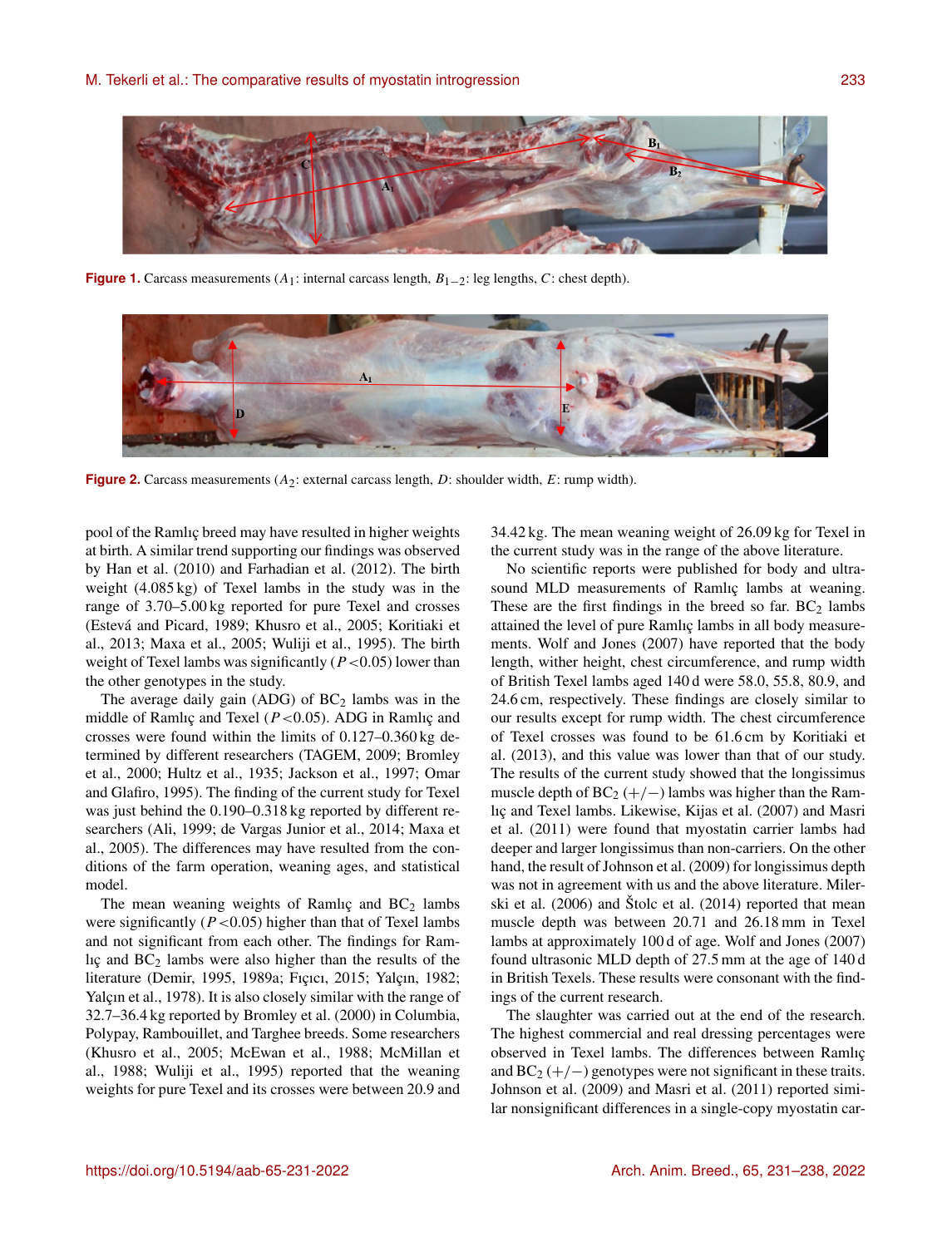| Trait                                                                             | Genotype         |                                                                                                                   |    |                                                                                                      |                  |                                                                                                              | P                |                                                                                                              |                          |
|-----------------------------------------------------------------------------------|------------------|-------------------------------------------------------------------------------------------------------------------|----|------------------------------------------------------------------------------------------------------|------------------|--------------------------------------------------------------------------------------------------------------|------------------|--------------------------------------------------------------------------------------------------------------|--------------------------|
|                                                                                   | $\boldsymbol{n}$ | Ramlıç $(-/-)$                                                                                                    | n  | Ramlıç BC <sub>2</sub> $(-/-)$                                                                       | $\boldsymbol{n}$ | Ramlıç BC <sub>2</sub> $(+/-)$                                                                               | $\boldsymbol{n}$ | Texel $(+/+)$                                                                                                |                          |
| Birth weight, kg<br>Average daily gain, kg<br>Weaning weight, kg                  | 139              | $4.691 \pm 0.114^a$<br>$0.212 \pm 0.005^a$<br>$33.373 \pm 0.717^a$                                                | 74 | $4.596 \pm 0.130^a$<br>$0.195 \pm 0.006^b$<br>$31.260 \pm 0.822^a$                                   | 40               | $4.861 \pm 0.151^{\rm a}$<br>$0.194 \pm 0.006^b$<br>$31.127 \pm 0.963^{\text{a}}$                            | 112              | $4.085 \pm 0.110^b$<br>$0.160 \pm 0.005^c$<br>$26.090 \pm 0.694^b$                                           | ***<br>$***$<br>***      |
| Wither height, cm<br>Body length, cm<br>Rump width, cm<br>Chest circumference, cm | 57               | $60.524 \pm 0.788$ <sup>a</sup><br>$58.711 \pm 0.733$ <sup>a</sup><br>$14.918 \pm 0.248^a$<br>$85.14 \pm 1.340^a$ | 74 | $58.968 \pm 0.676^a$<br>$57.407 \pm 0.629^{\rm a}$<br>$14.597 \pm 0.213^a$<br>$82.53 \pm 1.150^{ab}$ | 40               | $59.170 \pm 0.706^a$<br>$57.814 \pm 0.657$ <sup>a</sup><br>$14.497 \pm 0.222^a$<br>$80.87 \pm 1.200^{\rm b}$ | 50               | $53.902 \pm 0.794^b$<br>$52.130 \pm 0.738$ <sup>b</sup><br>$13.661 \pm 0.250^{\circ}$<br>$77.05 \pm 1.350^c$ | ***<br>***<br>***<br>*** |
| MLD depth, cm<br>MLD area, $cm2$<br>Backfat thickness, cm                         | 57               | $2.701 \pm 0.120^{ab}$<br>$10.576 \pm 0.581$<br>$0.673 \pm 0.025$                                                 | 74 | $2.818 \pm 0.103^a$<br>$10.195 \pm 0.499$<br>$0.630 \pm 0.022$                                       | 40               | $2.981 \pm 0.107^{\text{a}}$<br>$10.672 \pm 0.521$<br>$0.647 \pm 0.023$                                      | 50               | $2.505 \pm 0.120^b$<br>$9.208 \pm 0.586$<br>$0.666 \pm 0.025$                                                | ***<br>‡<br>ŧ            |

Table 1. Least-squares means and standard errors for growth traits and pre-slaughter carcass traits at weaning in contemporary Ramlıç, BC<sub>2</sub>  $(-/-)$ , BC<sub>2</sub> (+/-) and Texel lambs.

 $\ddot{\tau}$ :  $P < 0.10$ ;  $\dot{\tau}$ :  $P < 0.05$ ;  $\dot{\tau}$   $\dot{\tau}$ :  $P < 0.01$ ;  $\dot{\tau}$  =  $\dot{\tau}$  =  $< 0.001$ . abc: means with different superscripts in each line are significantly different (P < 0.05).

**Table 2.** Least-squares means and standard errors for post-slaughter carcass characteristics, pH and color parameters and carcass measurements of Ramlıç,  $BC_2$  (+/−) and Texel lambs.

| Traits                                 | Genotype                         |                                  |                                  |            |
|----------------------------------------|----------------------------------|----------------------------------|----------------------------------|------------|
|                                        | Ramlıç                           | Ramlıç $BC2$                     | Texel                            |            |
| Live weight at slaughter, kg           | $31.801 \pm 0.931$               | $33.076 \pm 0.944$               | $32.418 \pm 0.743$               |            |
| Empty live weight, kg                  | $26.502 \pm 0.816$               | $27.211 \pm 0.827$               | $27.175 \pm 0.650$               |            |
| Hot carcass weight, kg                 | $14.011 \pm 0.594$               | $14.525 \pm 0.602$               | $15.881 \pm 0.473$               | $\ddagger$ |
| Commercial hot dressing percentage, %  | $44.380 \pm 1.090^b$             | $44.000 \pm 1.110^b$             | $48.967 \pm 0.872$ <sup>a</sup>  | $**$       |
| Real hot dressing percentage, %        | 53.194 $\pm$ 0.963 <sup>b</sup>  | $53.508 \pm 0.976^b$             | $58.336 \pm 0.768$ <sup>a</sup>  | $**$       |
| Cold carcass weight, kg                | $13.549 \pm 0.585$               | $14.048 \pm 0.593$               | $15.399 \pm 0.467$               | $\ddagger$ |
| Commercial cold dressing percentage, % | $42.930 \pm 1.080^b$             | $42.560 \pm 1.090^{\rm b}$       | $47.482 \pm 0.860^a$             | $**$       |
| Real cold dressing percentage, %       | $51.453 \pm 0.982^b$             | $51.757 \pm 0.996^b$             | $56.568 \pm 0.783$ <sup>a</sup>  | $**$       |
| Head weight, kg                        | $1.9298 \pm 0.0962$              | $1.9575 \pm 0.0975$              | $1.7551 \pm 0.0767$              |            |
| Skin weight, kg                        | $2.862 \pm 0.146$                | $2.745 \pm 0.148$                | $2.438 \pm 0.116$                | $\ddagger$ |
| Foot weight, kg                        | $0.9317 \pm 0.0285$ <sup>a</sup> | $0.9025 \pm 0.0289$ <sup>a</sup> | $0.7388 \pm 0.0227$ <sup>b</sup> | ***        |
| pH(1h)                                 | $6.404 \pm 0.165^b$              | $6.392 \pm 0.167^b$              | $6.880 \pm 0.131^a$              | $\ast$     |
| L(1h)                                  | $29.430 \pm 1.490$               | $31.090 \pm 1.510$               | $32.220 \pm 1.190$               |            |
| a(1h)                                  | $10.846 \pm 0.695$ <sup>ab</sup> | $11.248 \pm 0.705^{\text{a}}$    | $9.095 \pm 0.554^b$              | $\ast$     |
| b(1h)                                  | $3.157 \pm 0.601$                | $3.692 \pm 0.610$                | $3.050 \pm 0.479$                |            |
| pH (24h)                               | $5.670 \pm 0.192$                | $5.482 \pm 0.195$                | $5.725 \pm 0.153$                |            |
| L(24h)                                 | $34.000 \pm 1.860$               | $34.000 \pm 1.890$               | $36.820 \pm 1.480$               |            |
| a(24h)                                 | $12.540 \pm 1.060$               | $13.660 \pm 1.070$               | $12.414 \pm 0.844$               |            |
| b(24h)                                 | $6.567 \pm 0.632$                | $7.809 \pm 0.640$                | $7.861 \pm 0.504$                |            |
| Rump width, cm                         | $18.501 \pm 0.637$               | $18.098 \pm 0.646$               | $18.769 \pm 0.508$               |            |
| Shoulder width, cm                     | $17.549 \pm 0.909$               | $18.829 \pm 0.922$               | $17.153 \pm 0.725$               |            |
| External carcass length, cm            | $71.300 \pm 1.570^a$             | $69.890 \pm 1.590^a$             | $64.500 \pm 1.250^b$             | $**$       |
| Internal carcass length, cm            | $63.405 \pm 0.868$ <sup>a</sup>  | $63.382 \pm 0.880^a$             | $60.519 \pm 0.692^b$             | $*$        |
| Leg length $(1)$ , cm                  | $38.631 \pm 0.601^a$             | $38.566 \pm 0.609^a$             | $35.961 \pm 0.479$ <sup>b</sup>  | $\ast$     |
| Leg length $(2)$ , cm                  | $31.519 \pm 0.753$ <sup>a</sup>  | $30.422 \pm 0.763$ <sup>ab</sup> | $28.692 \pm 0.600^b$             | $\ast$     |
| Chest depth, cm                        | $24.424 \pm 0.722$               | $25.110 \pm 0.732$               | $24.867 \pm 0.575$               |            |

 $\ddot{\tau}$ :  $P < 0.10$ ; \* :  $P < 0.05$ ; \*\*\*:  $P < 0.01$ ; \*\*\*:  $P < 0.001$ . abc: means with different superscripts in each line are significantly different ( $P < 0.05$ ).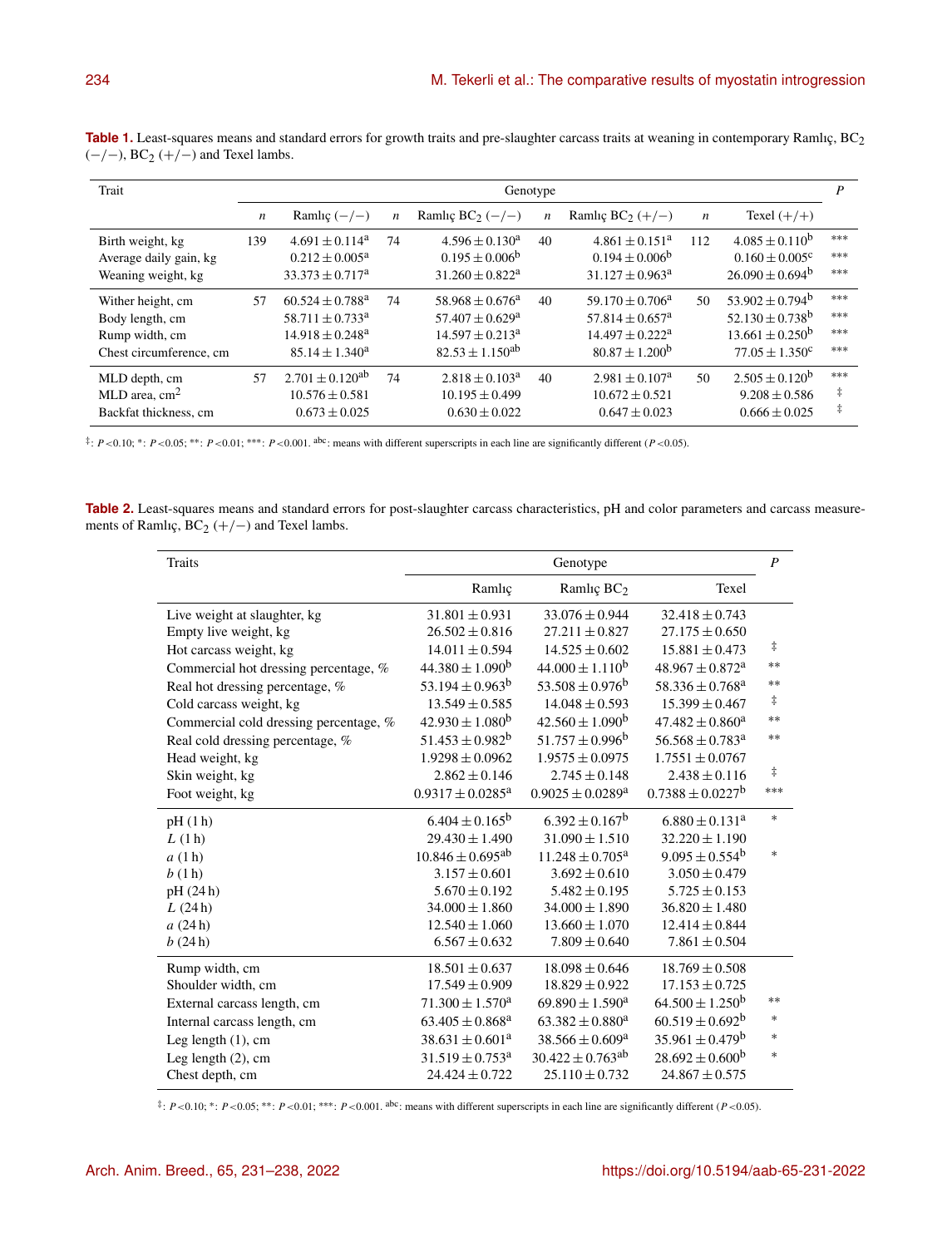| <b>Table 3.</b> Least-squares means for organ weights and carcass joints (weight and ratio) of Ramlıç, $BC_2$ (+/-) and Texel lambs. |  |  |  |  |
|--------------------------------------------------------------------------------------------------------------------------------------|--|--|--|--|
|--------------------------------------------------------------------------------------------------------------------------------------|--|--|--|--|

| Trait                                     | Genotype                         |                                   |                                  |        |  |
|-------------------------------------------|----------------------------------|-----------------------------------|----------------------------------|--------|--|
|                                           | Ramlıç                           | Ramlıç BC <sub>2</sub>            | Texel                            |        |  |
| Heart-lung weight, kg                     | $1.017 \pm 0.111$                | $0.909 \pm 0.113$                 | $0.8072 \pm 0.0885$              |        |  |
| Gastrointestinal tract (with content), kg | $8.516 \pm 0.522$                | $9.189 \pm 0.530$                 | $8.051 \pm 0.417$                |        |  |
| Gastrointestinal tract (no content), kg   | $3.217 \pm 0.181$                | $3.324 \pm 0.184$                 | $2.808 \pm 0.145$                |        |  |
| Liver weight, kg                          | $0.6801 \pm 0.0332^a$            | $0.6683 \pm 0.0336^a$             | $0.5533 \pm 0.0264^b$            | $\ast$ |  |
| Spleen weight, kg                         | $0.06040 \pm 0.0118$             | $0.06950 \pm 0.0120$              | $0.04230 \pm 0.0094$             |        |  |
| Testicles weight, kg                      | $0.2392 \pm 0.0539$              | $0.2462 \pm 0.0547$               | $0.2827 \pm 0.0430$              |        |  |
| Kidney weight, kg                         | $0.0962 \pm 0.0130$              | $0.0966 \pm 0.0131$               | $0.0951 \pm 0.0103$              |        |  |
| Kidney fat weight, kg                     | $0.0912 \pm 0.0232$              | $0.0993 \pm 0.0236$               | $0.0473 \pm 0.0185$              |        |  |
| Right-half carcass weight, kg             | $6.555 \pm 0.336^b$              | $6.988 \pm 0.341$ <sup>ab</sup>   | $7.679 \pm 0.268$ <sup>a</sup>   | $*$    |  |
| Left-half carcass weight, kg              | $6.991 \pm 0.342$                | $6.988 \pm 0.347$                 | $7.468 \pm 0.273$                |        |  |
| Foreleg weight, kg                        | $1.3325 \pm 0.0718$ <sup>b</sup> | $1.3862 \pm 0.0728$ <sup>ab</sup> | $1.5668 \pm 0.0573$ <sup>a</sup> | $\ast$ |  |
| Neck weight, kg                           | $0.4765 \pm 0.0535$              | $0.4993 \pm 0.0542$               | $0.4071 \pm 0.0427$              |        |  |
| Flank weight, kg                          | $0.7989 \pm 0.0713$              | $0.7111 \pm 0.0723$               | $0.8214 \pm 0.0568$              |        |  |
| Shoulder weight, kg                       | $0.6361 \pm 0.0920$              | $0.5921 \pm 0.0933$               | $0.6526 \pm 0.0734$              |        |  |
| Back-loin, kg                             | $1.1369 \pm 0.0686$              | $1.1490 \pm 0.0695$               | $1.2403 \pm 0.0547$              |        |  |
| Leg weight, kg                            | $2.463 \pm 0.134$                | $2.512 \pm 0.136$                 | $2.621 \pm 0.107$                |        |  |
| Tail weight, kg                           | $0.08688 \pm 0.009^a$            | $0.06890 \pm 0.009$ <sup>ab</sup> | $0.05482 \pm 0.007^b$            | $\ast$ |  |
| Leg muscle weight, kg                     | $1.7252 \pm 0.0965^b$            | $1.8288 \pm 0.0978$ <sup>ab</sup> | $2.1151 \pm 0.0769^{\text{a}}$   | $\ast$ |  |
| Leg bone weight, kg                       | $0.6226 \pm 0.0302$ <sup>a</sup> | $0.5927 \pm 0.0306^a$             | $0.4945 \pm 0.0240^b$            | $\ast$ |  |
| Leg fat weight, kg                        | $0.0933 \pm 0.0192$              | $0.0926 \pm 0.0194$               | $0.0522 \pm 0.0153$              |        |  |
| Leg muscle ratio, %                       | $70.500 \pm 2.110^b$             | $72.910 \pm 2.140^b$              | $80.880 \pm 1.680^a$             | $**$   |  |
| Leg bone ratio, %                         | $24.778 \pm 0.717^a$             | $23.489 \pm 0.727$ <sup>a</sup>   | $18.979 \pm 0.572^b$             | $***$  |  |
| Leg fat ratio, %                          | $3.735 \pm 0.867$                | $3.623 \pm 0.879$                 | $1.935 \pm 0.691$                |        |  |
| Foreleg ratio, %                          | $19.118 \pm 0.830$               | $19.772 \pm 0.841$                | $21.005 \pm 0.662$               |        |  |
| Neck ratio, %                             | $6.706 \pm 0.688$                | $7.096 \pm 0.697$                 | $5.439 \pm 0.548$                |        |  |
| Flank ratio, %                            | $11.308 \pm 0.662$               | $10.122 \pm 0.671$                | $11.021 \pm 0.527$               |        |  |
| Shoulder ratio, %                         | $9.130 \pm 1.03$                 | $8.520 \pm 1.05$                  | $8.620 \pm 0.823$                |        |  |
| Back-loin ratio, %                        | $16.392 \pm 0.760$               | $16.572 \pm 0.771$                | $16.680 \pm 0.606$               |        |  |
| Leg ratio, %                              | $35.307 \pm 0.976$               | $35.954 \pm 0.990$                | $35.099 \pm 0.778$               |        |  |
| Tail ratio, %                             | $1.217 \pm 0.108$ <sup>a</sup>   | $0.984 \pm 0.110^{ab}$            | $0.7336 \pm 0.0863^b$            | $\ast$ |  |

 $\ddot{\tau}$ : P <0.05; \*\*: P <0.05; \*\*\*: P <0.01; \*\*\*: P <0.001. abc: Means with different superscripts in each line are significantly different (P <0.05).

rier and noncarrier lambs. Some non-carcass traits such as head, skin, foot, and visceral organ weights remained higher in  $BC<sub>2</sub>$  lambs. This can be the reason for higher dressing percentages in Texel lambs. When the ultimate (24 h) pH and meat color  $(L^*, a^*,$  and  $b^*)$  parameters were examined, there were no significant differences among the genotypes. Blasco et al. (2019) deduced that the same production and slaughterhouse conditions and similar pH values might partially explain the lack of differences in the color of meat. This is consistent with the findings of the current study.

The differences in external and internal carcass lengths for genotypes were found to be significant  $(P<0.05)$ . External carcass length in pure Ramlıç lambs was 1.410 and 6.800 cm longer than  $BC_2 (+/-)$  and Texel lambs. The same values were 0.023 and 2.886 cm for internal carcass length. No significant differences were found between Ramlıç and BC<sub>2</sub> lambs, but there was a shortening tendency in carcasses. Johnson et al. (2009) reported that this can be due to the partially recessive effect of myostatin. The legs in the carcass of Ramlıç and  $BC_2$  lambs were longer and lighter than that reported by Demir (1989b). The differences may have arisen from selection throughout the years and the absence of the fattening phase in our study. Ramlıç and  $BC<sub>2</sub>$  lambs were also leggier than Texel lambs ( $P < 0.05$ ). It was observed that the left-leg weight of  $BC_2 (+/-)$  lambs tended to be higher than Ramlıç lambs. The differences between genotypes in muscle weight and ratio in the leg were found to be significant ( $P < 0.05$ ). Texel lambs were higher than the other two genotypes in these traits, whereas bone weight and ratio in Texel lambs were significantly  $(P<0.05)$  lower than the others. Some desirable improvements were observed in  $BC<sub>2</sub>$ lambs in carcass characteristics (Tables 2, 3). Myostatin mutation may be one of the reasons for this fact. Consequently, different researchers (Clop et al., 2006; Hadjipavlou et al., 2008; Han et al., 2010; Haynes et al., 2013; Hickford et al., 2010; Hope et al., 2013; Johnson et al., 2009; Kijas et al.,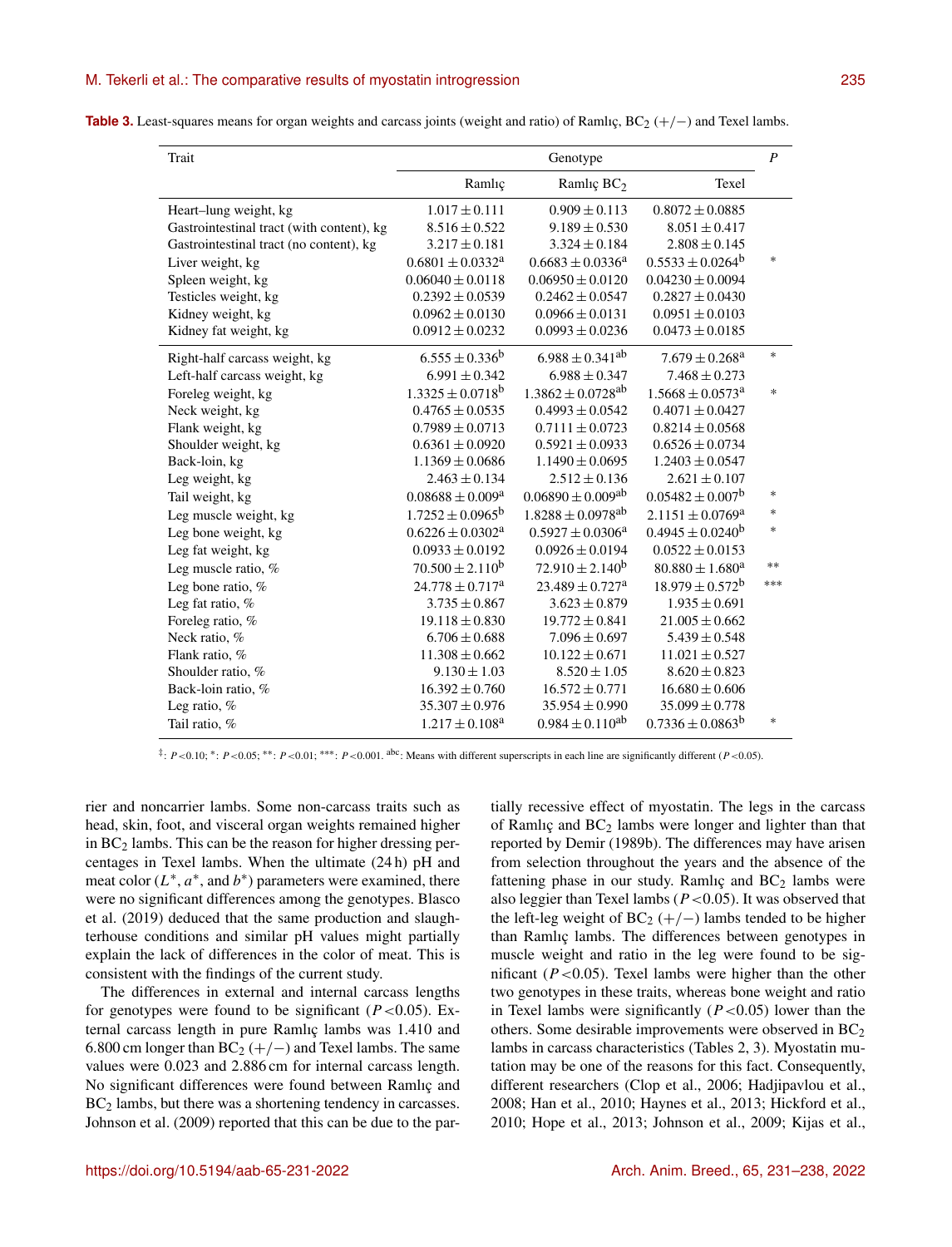2007; Masri et al., 2011) reported that having a single or double copy of myostatin mutation results in leaner or muscled carcasses.

### **5 Conclusions**

Based on the results of the present study the effects of factors such as genotype, sex, birth type, age of dam, weaning age, and birth weight on pre- and post-weaning growth characteristics, body measurements, and ultrasonic carcass traits are important. These factors should be taken into consideration in selection programs.  $BC<sub>2</sub>$  phase has been attained by marker-assisted introgression.  $BC<sub>2</sub>$  lambs were superior to Texel lambs for growth traits, while no significant differences with the maternal line (Ramlıç) were detected. So, myostatin mutation has been introgressed into the Ramlıç gene pool without harmful effects on the breed performance. The  $BC_2$ lambs with deep longissimus muscle were promising. The carcass characteristics of these lambs tended to be superior to Ramlıç lambs. However, the mutation should be homozygous for commercial breeders to make maximum profit and produce leaner lambs. Therefore, selection for double-copy myostatin mutation must be carried out by a special breeding program including molecular technics. It would be useful to take into account the myostatin mutation  $(g+6723G > A)$  as a marker for genetic progress in meat quality and quantity.

**Data availability.** Data will be made available upon reasonable request.

**Ethical statement.** The animals were used in compliance with the rules of the experimental animals ethical committee at Afyon Kocatepe University (decision no. 49533702-26).

**Author contributions.** All authors contributed to the study conception and design. Material preparation, data collection and analysis were performed by MT, ME, SK, KÇ, EY, ÖH, ZB, MD and SÇ. The first draft of the manuscript was written by MT, ME, KÇ and SÇ, and all authors commented on previous versions of the manuscript. All authors read and approved the final manuscript.

**Competing interests.** The contact author has declared that neither they nor their co-authors have any competing interests.

**Disclaimer.** Publisher's note: Copernicus Publications remains neutral with regard to jurisdictional claims in published maps and institutional affiliations.

**Acknowledgements.** The study's authors are thankful to the Republic of Türkiye Ministry of Agriculture and Forestry General Directorate of Agricultural Research and Policies and the staff of Afyonkarahisar Sheep Breeders Association for their assistance and collaboration.

**Financial support.** This research has been supported by the Tarimsal Araştirmalar ve Politikalar Genel Müdürlüğü, Türkiye Cumhuriyeti Tarim Ve Orman Bakanliği (grant no. TAGEM/15/ARGE/23).

**Review statement.** This paper was edited by Steffen Maak and reviewed by Cigdem Takma, Bilal Akyüz, and one anonymous referee.

### **References**

- Ali, A.: Comparing breeds of sheep in the feedlot or on pasture and in the feedlot (Publication No. 12641), Doctoral dissertation, Iowa State University, Retrospective Theses and Dissertations, <https://lib.dr.iastate.edu/rtd/12641> (last access: 14 June 2022), https://doi.org[/10.31274/rtd-180813-13906,](https://doi.org/10.31274/rtd-180813-13906) 1999.
- Blasco, M., Campo, M. M., Balado, J., and Sañudo, C.: Effect of Texel crossbreeding on productive traits, carcass and meat quality of Segureña lambs, J. Sci. Food Agr., 99, 3335–3342, https://doi.org[/10.1002/jsfa.9549,](https://doi.org/10.1002/jsfa.9549) 2019.
- Bromley, C. M., Snowder, G. D., and Van Vleck, L. D.: Genetic parameters among weight, prolificacy, and wool traits of Columbia, Polypay, Rambouillet, and Targhee sheep, J. Anim. Sci., 78, 846– 858, https://doi.org[/10.2527/2000.784846x,](https://doi.org/10.2527/2000.784846x) 2000.
- Çelikeloğlu, K., Tekerli, M., Erdoğan, M., Koçak, S., Hacan, Ö., and Bozkurt, Z.: An investigation of the effects of *BMPR1B*, *BMP15*, and *GDF9* genes on litter size in Ramlıç and Dağlıç sheep, Arch. Anim. Breed., 64, 223–230, https://doi.org[/10.5194/aab-64-223-](https://doi.org/10.5194/aab-64-223-2021) [2021,](https://doi.org/10.5194/aab-64-223-2021) 2021.
- Çelikeloğlu, K., Tekerli, M., Erdoğan, M., Koçak, S., Yazıcı, E., Gücüyener H., Ö, Bozkurt, Z., Çinkaya, S., and Demirtaş, M.: Marker-assisted introgression of myostatin from Texel to Ramlıç sheep: Growth and real-time ultrasound carcass traits in F1 and BC1 lambs, Ankara Üniversitesi Veteriner Fakültesi Dergisi, 69, 25–31, https://doi.org[/10.33988/auvfd.795247,](https://doi.org/10.33988/auvfd.795247) 2022.
- Ceyhan, A., Sezenler, T., Yıldırır, M., and Erdoğan, İ.: Reproductive performance and lamb growth characteristics of Ramlıç sheep, Kafkas Universitesi Veteriner Fakultesi Dergisi, 16, 213–216, https://doi.org[/10.9775/kvfd.2009.529,](https://doi.org/10.9775/kvfd.2009.529) 2010.
- Clop, A., Marcq, F., Takeda, H., Pirottin, D., Tordoir, X., Bibé, B., Bouix, J., Caiment, F., Elsen J. M., Eychenne, F., Larzul, C., Laville, E., Meish, F., Milenkovic, D., Tobin, J., Charlier, C., and Georges, M.: A mutation creating a potential illegitimate microRNA target site in the myostatin gene affects muscularity in sheep, Nat. Gen., 38, 813–818, https://doi.org[/10.1038/ng1810,](https://doi.org/10.1038/ng1810) 2006.
- Colomer Rocher, F., Morand-Fehr, P., Kirton, A. H., Delfa Belenguer, R., and Sierra Alfranca, I.: Métodos normalizados para el estudio de los caracteres cuantitativos y cualitativos de las canales caprinas y ovinas, Cuadernos INIA, [http://hdl.handle.net/](http://hdl.handle.net/10532/1424) [10532/1424](http://hdl.handle.net/10532/1424) (last access: 14 June 2022), 1988.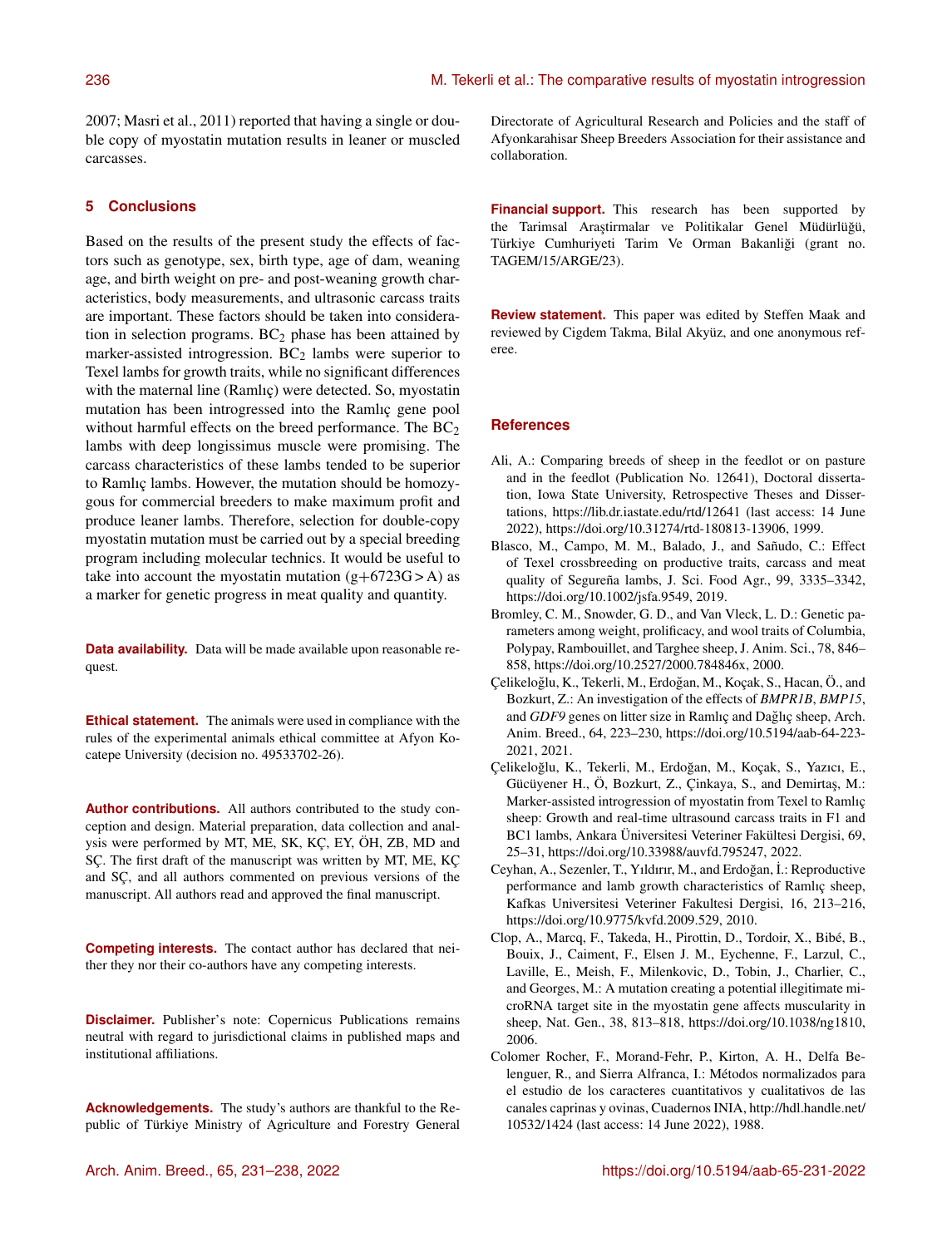#### M. Tekerli et al.: The comparative results of myostatin introgression 237

- Demir, H.: Ramlıç ve Dağlıç Koyunlarının Melezlenmesi ile Elde Edilen Çeşitli Genotiplerin Karşılaştırılması, İstanbul Üniviversitesi Veteriner Fakültesi Dergisi, 21, 131–141, 1995.
- Demir, H.: Daglıç ve Ramlıç Koyunlarının Önemli Verim Özellik- ˘ leri Yönünden Karşılaştırılmaları I, Büyüme, Yaşama Gücü ve Canlı Ağırlık, İstanbul Üniviversitesi Veteriner Fakültesi Dergisi, 15, 23–38, 1989a.
- Demir, H.: Daglıç ve Ramlıç koyunlarının önemli verim özellikleri ˘ yönünden karşılaştırılması, 3. besi ve karkas özellikleri, İstanbul Üniviversitesi Veteriner Fakültesi Dergisi, 15, 53–64, 1989b.
- de Vargas Junior, F. M., Martins, C. F., dos Santos Pinto, G., Ferreira, M. B., de Almeida Ricardo, H., Leão, A. G., Fernandes, A. R. M., and Teixeira, A.: The effect of sex and genotype on growth performance, feed efficiency, and carcass traits of local sheep group Pantaneiro and Texel or Santa Inês crossbred finished on feedlot, Trop. Anim. Health Pro., 46, 869–875, https://doi.org[/10.1007/s11250-014-0579-4,](https://doi.org/10.1007/s11250-014-0579-4) 2014.
- Estevá, J. and Picardi, L. A.: Eficiencia predestete en corderos de la raza Ideal y sus cruzas y retrocruzas con la raza Texel, Revista Argentina de Producción Animal, 9, 457–462, 1989.
- Farhadian, M., Hashemi, A., Mardani, K., Darvishzadeh, R., and Jafari, S.: Polymorphisms in the ovine myostatin gene are associated with birth weight but not with weight gain in Iranian Makoei sheep, Genet. Mol. Res., 11, 3568–3575, https://doi.org[/10.4238/2012.October.4.4,](https://doi.org/10.4238/2012.October.4.4) 2012.
- Fıçıcı, A.: Ramlıç kuzularda sütten kesim öncesi büyüme özelliklerine etki eden çevresel faktörler ve düzeltme katsayılarının hesaplanması (Publication No. 406643), Master's thesis, Afyon Kocatepe University, Ulusal Tez Merkezi, [https://tez.yok.gov.tr/](https://tez.yok.gov.tr/UlusalTezMerkezi/giris.jsp) [UlusalTezMerkezi/giris.jsp](https://tez.yok.gov.tr/UlusalTezMerkezi/giris.jsp) (last access: 14 June 2022) 2015.
- Grasset, D., Bouix, J., Bibé, B., Leveziel, H., Georges, M., and Laville, E.: Le gène d'hypertrophie musculaire du "Texel Belge": Identification, impact, introgression, in: Rencontres autour des recherches sur les ruminants, Paris, France, 415–418, 2009 (in French).
- Hadjipavlou, G., Matika, O., Clop, A., and Bishop, S. C.: Two single nucleotide polymorphisms in the myostatin (GDF8) gene have significant association with muscle depth of commercial Charollais sheep, Anim. Genet., 39, 346–353, https://doi.org[/10.1111/j.1365-2052.2008.01734.x,](https://doi.org/10.1111/j.1365-2052.2008.01734.x) 2008.
- Han, J., Zhou, H., Forrest, R. H., Sedcole, J. R., Frampton, C. M., and Hickford, J. G. H.: Effect of myostatin (MSTN)  $g+6223G$  > A on production and carcass traits in New Zealand Romney sheep, Asian Austral. J. Anim., 23, 863–866, https://doi.org[/10.5713/ajas.2010.90392,](https://doi.org/10.5713/ajas.2010.90392) 2010.
- Haynes, F. E. M., Greenwood, P. L., McDonagh, M. B., McMahon, C. D., Nicholas, G. D., Berry, C. J., and Oddy, V. H.: Lack of association between allelic status and myostatin content in lambs with the myostatin g+6723G > A allele, J. Anim. Sci., 91, 78–89, https://doi.org[/10.2527/jas.2012-5482,](https://doi.org/10.2527/jas.2012-5482) 2013.
- Hickford, J. G. H., Forrest, R. H., Zhou, H., Fang, Q., Han, J., Frampton, C. M., and Horrell, A. L.: Polymorphisms in the ovine myostatin gene (MSTN) and their association with growth and carcass traits in New Zealand Romney sheep, Anim. Genet., 41, 64–72, https://doi.org[/10.1111/j.1365-2052.2009.01965.x,](https://doi.org/10.1111/j.1365-2052.2009.01965.x) 2010.
- Hope, M., Haynes, F., Oddy, H., Koohmaraie, M., Al-Owaimer, A., and Geesink, G.: The effects of the myostatin  $g + 6723G > A$  mutation on carcass and meat quality of lamb, Meat Sci., 95, 118– 122, https://doi.org[/10.1016/j.meatsci.2013.03.029,](https://doi.org/10.1016/j.meatsci.2013.03.029) 2013.
- Hultz, F. S., Gorman, J. A., and Wheeler, S. S.: Crossbreeding with Western ewes, Bulletin, Vol. 210, Wyoming, USA, 1935.
- Jackson, S. P., Green, R. D., and Miller, M. F.: Phenotypic characterization of Rambouillet sheep expressing the callipyge gene: I. Inheritance of the condition and production characteristics, J. Anim. Sci., 75, 14–18, https://doi.org[/10.2527/1997.75114x,](https://doi.org/10.2527/1997.75114x) 1997.
- Johnson, P. L., McEwan, J. C., Dodds, K. G., Purchas, R. W., and Blair, H. T.: A directed search in the region of GDF8 for quantitative trait loci affecting carcass traits in Texel sheep, J. Anim. Sci., 83, 1988–2000, https://doi.org[/10.2527/2005.8391988x,](https://doi.org/10.2527/2005.8391988x) 2005.
- Johnson, P. L., Dodds, K. G., Bain, W. E., Greer, G. J., McLean, N. J., McLaren, R. J., Galloway, S. M., van Stijn, T. C., and McEwan, J. C.: Investigations into the GDF8 g+6723G-A polymorphism in New Zealand Texel sheep, J. Anim. Sci., 87, 1856– 1864, https://doi.org[/10.2527/jas.2008-1508,](https://doi.org/10.2527/jas.2008-1508) 2009.
- Kaymakçı, M., Sönmez, R., Kızılay, E., Taşkın, T., and Ergün, N.: Kasaplık kuzu üretimi için baba hatlarıoluşturulmasıüzerine araştırmalar (birinci aşama projesi), Turk. J. Vet. Anim. Sci., 23, 255–259, 1999.
- Khusro, M., Brown, D. J., Van der Werf, J. H. J., and Graser, H. U.: Breed differences and crossbreeding effects for liveweight traits in Australian meat sheep breeds, Assoc. Adv. Anim. Breed. Genet., 16, 231–234, 2005.
- Kijas, J. W., McCulloch, R., Edwards, J. E. H., Oddy, V. H., Lee, S. H., and Van der Werf, J.: Evidence for multiple alleles effecting muscling and fatness at the ovine GDF8 locus, BMC Genet., 8, 1–11, https://doi.org[/10.1186/1471-2156-8-80,](https://doi.org/10.1186/1471-2156-8-80) 2007.
- Koritiaki, N. A., Ribeiro, E. L. D. A., Mizubuti, I. Y., Silva, L. D. D. F. D., Barbosa, M. A. A. D. F., Bumbieris Junior, V. H., Castro, F. A. B., and Constantino, C.: Influence of environmental factors on ponderal performance and morphometric characteristics of lambs of different genetic groups from birth to weaning, Rev. Bras. Zootecn., 42, 463–470, 2013.
- Masri, A. Y., Lambe, N. R., Macfarlane, J. M., Brotherstone, S., Haresign, W., and Bünger, L.: Evaluating the effects of a single copy of a mutation in the myostatin gene  $(c*1232G > A)$ on carcass traits in crossbred lambs, Meat Sci., 87, 412–418, https://doi.org[/10.1016/j.meatsci.2010.11.019,](https://doi.org/10.1016/j.meatsci.2010.11.019) 2011.
- Maxa, J., Pedersen, J., Norberg, E., and Berg, P.: Genetic parameters for birth weight, growth and litter size for Danish Texel and Shropshire, in: Proc. EAAP, Book of abstracts 11, 264 pp., Wageningen Academic Publishers, Netherlands, https://doi.org[/10.3920/978-90-8686-544-4,](https://doi.org/10.3920/978-90-8686-544-4) 2005.
- McEwan, J. C., Hanrahan, J. P., Fitzsimons, J. M., and Allen, P.: Growth and carcass traits of purebred Texel and Suffolk sheep, Proc. New Zeal. Soc. Anim. Prod., 48, 41–48, 1988.
- McMillan, W. H., Clarke, J. N., and Amyes, N. C.: Early growth and reproduction of exotic sheep breeds – a preliminary report, Proc. New Zeal. Soc. Anim. Prod., 48, 49–51, 1988.
- Milerski, M., Margetin, M., and Maxa, J.: Factors affecting the longissimus dorsi muscle depth and backfat thickness measured by ultrasound technique in lambs, Archiv Tierzucht Dummerstorf, 49, 282–288, 2006.
- Omar, S. G. J. and Glafiro, T. H.: Weight gains in lambs from Rambouillet ewes mated to Suffolk, Hampshire and Rambouillet sires in the Potosino Highland (Technical note), Vet. Mexico, 23, 243– 247, 1992.